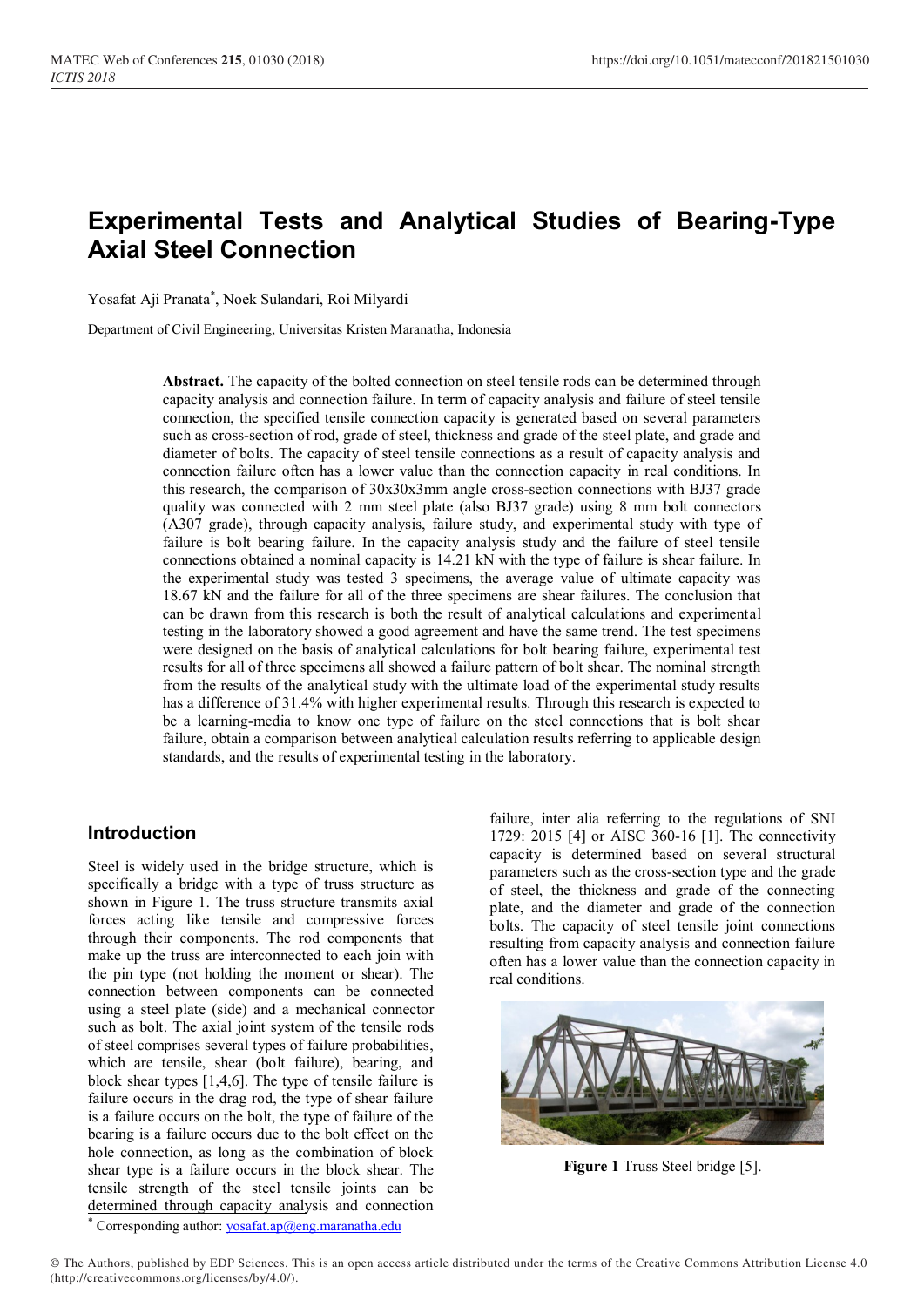The objective of the study is to study the strength capacity of axial joint of steel tensile connection by analytical method and experimental testing in the laboratory. The scope of the research is the test object that is observed is the axial connection of the pull rod, the loading method is uniaxial tensile, the number of specimens are three specimens, the test using Universal Testing Machine, in analytical calculation used assumption of 240 MPa for yield strength and 370 MPa of ultimate strength, the failure to be observed is the bolt failure on the bolt hole, the cross-section of the steel is the angle L30.30.3, the bolt used is 8 mm diameter and A307 grade.

### **2 Basic Theory**

The analysis of the strength of steel tensile joints using bolts is based on SNI 1729:2015 [4]. The equations that must be met according to the LRFD (Load Resistance Factor Design) or in Indonesian called DFBK (Desain Faktor Beban Ketahanan) method. The strength according to the melting limit of the gross cross section in accordance with SNI 1729: 2015 Chapter D2 (a) (Equation 1).

 $\phi R_n = \phi \times F_v \times A_g$  (1)

 $\phi$  = resistance factor for tensile yield limit, 0,90

 $F<sub>y</sub>$  = yield strength of steel

 $A_g$  = gross cross-section of steel rod

The strength of the pull rod according to the limit of collapse on the net section in accordance with SNI 1729: 2015 Chapter D2 (b) is shown by Equation 2.

Which are:

 $\phi$  = resistance factor for tensile ultimate limit, 0,75

> $F_u$  = ultimate strength of steel  $A_e$  = net cross-section of steel rod

The effective net width  $(A_e)$  is calculated following the provisions of SNI 1729: 2015 Chapter D3, as in Equation (3) and Equation (4).

 $U = 1 - x / 1$ 

Which are:

- $U =$ shear lag factor
- $x =$  excentricity of connection
- $l =$  length of connection

The net width of the trunk section cross section  $(A_n)$ is calculated following the provisions of SNI 1729: 2015 Chapter B4.3, which can be written as Eq. (5).

Which are:

- $n =$  number of bolt in the line of tensile failure
- *d* = hole diameter for net cross-section of tensile rod

 $t =$ thickness of plate

The strength of the bolt shear at the pivot type connection, according to SNI 1729:2015 Chapter J3.6 is shown by Equation 6.

 $\phi$   $R_n = \phi$  x  $F_{nv}$  x  $A_b$ 

Which are:

 $\phi$  = resistance factor for shear of bolt 0.75

 $F_{nv}$  = nominal shear stress of bolt

 $A_b$  = nominal cross-section of bolt

The strength of the bolt hole  $(\phi R_n)$ , according to SNI 1729:2015 Chapter J3.10 (a) is shown by Equation 7.

$$
R_n = 1.2 \times l_c \times t \times F_u \le 2.4 \times d_b \times t \times F_u
$$
\nWhich are:

 $\phi$  = resistance factor in term of bearing strength 0.75

 $l_c$  = clear distance hole to hole

 $d_b$  = bolt diameter

The shear strength of the block  $(\phi R_n)$  on the steel rod joints, in accordance with SNI 1729:2015 Chapter J4.3 is shown by Equation 8.

 $R_n = 0.6$  x  $F_u$  x  $A_{nv}$  +  $U_{bs}$  x  $F_u$  x  $A_{nt} \le 0.6$  x  $F_v$  x  $A_{\rm gv} + U_{\rm bs} \times F_u \times A_{\rm nt}$ Which are:

 $\phi$  = resistance factor in term of block shear 0,75

Which are:  
\n
$$
\phi = \text{resistance factor for tensile yield limit,}
$$
\n
$$
A_{nt} = \text{tensile net area}
$$
\n
$$
A_{nv} = \text{shear net area}
$$
\n
$$
A_{gv} = \text{gross area}
$$
\n
$$
A_{gv} = \text{gross area}
$$
\n
$$
A_{gv} = \text{gross area}
$$

 $U_{bs}$ = reduction coefficient for block shear failure

 $\phi R_n = \phi x F_u x A_e$  (2) (ASTM, 2016) with a crosshead test rate of 0.015 Experimental tests of tensile strength of tensile bars are based on ASTM E8 / E8M - 16a Standard Test Methods for Tension Testing of Metallic Materials mm/mm/min. Figure 2 shows the Universal Testing Machine (UTM) used for experimental testing.



**Fig. 2.** Universal Testing Machine for tensile testing of steel joints.

### **3 Case Study**

 $A_n = A_g - n x dx t$  In this study, the steel tensile beam test of the elbow profile is equal to the quality foot BJ-37 size 30x30x3mm spliced with BJ-37 thickness steel plate 3 mm using A307 diameter bolt 8 mm diameter which has the connection configuration as shown in Figure 3. With the configuration of steel tie rod connections such as shown in Figure 2, two models of study were studied: an analytical study of the strength of steel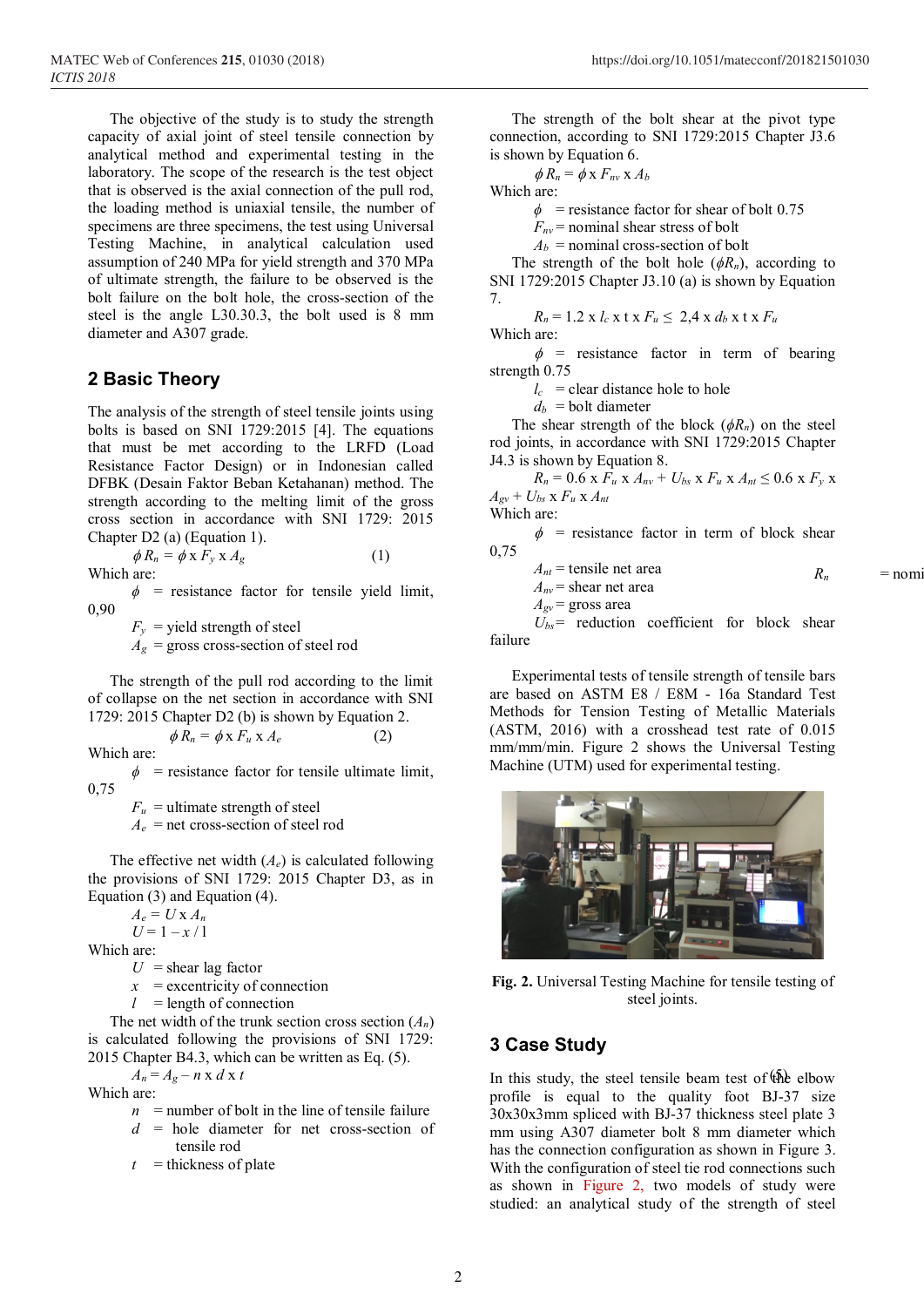tapered joints using bolts according to the DFBK method determined by SNI 1729:2015 and experimental studies of steel tensile joints testing using bolts in the laboratory.



**Fig. 3.** Configuration of axial tensile steel connection

#### **3.1 Analytical Study**

The strength of the angle (L) rod according to the yield and the ultimate limits calculated according to Equation 1 to Eq. 5, the following results are obtained: Strength of the stem according to the melting limit conditions:

 $\oint R_n = 0.90 \text{ x } F_v \text{ x } A_g = 37303 \text{ N}$ 

The strength of the stem according to the boundary condition of pull collapse:

 $\oint R_n = 0.75$  x  $F_u$  x  $A_e = 24594$  N

The strength of the bolt shear at the base-type connection is calculated according to Equation 6, with the following results: Sliding strength of connection using 2 pieces of bolts:

 $\oint R_n = 0.75$  x  $n_{\text{baut}}$  x  $F_{nv}$  x  $A_b = 18900$  N

The strength of the bolt hole base is calculated according to Equation 7. For this calculation it is necessary to determine the net distance (lc) between the edges of the bolt a to the edge of the tied rod and the edge of the bolt a and bolt b as shown in Figure 3.



**Fig. 4.** Determine the clear distance  $(l_c)$  hole to hole of bolts

The strength of the bolt hole:

| $R_n = 1.2$ x $l_c$ x t x $F_u \leq 2.4$ x $d_b$ x t x $F_u$ |      |  |      |  |          |      |  |
|--------------------------------------------------------------|------|--|------|--|----------|------|--|
| bolt                                                         |      |  | 1420 |  | $R_{na}$ |      |  |
| a:                                                           | 3552 |  |      |  | $=$      | 3553 |  |
| boltt                                                        | 1065 |  | 1420 |  | $R_{nb}$ | 1065 |  |
| $\mathbf{b}$                                                 |      |  |      |  |          |      |  |

| SO: | $K_n =$ | $R_{na}$ +<br>$R_{nb}$ |  |     |                               |  |
|-----|---------|------------------------|--|-----|-------------------------------|--|
|     | $R_n =$ | 14208                  |  | and | $\phi$ R <sub>n</sub> = 10656 |  |

The shear strength of the steel tank trunk connection joints is calculated according to Equation 8. The determination of the sliding block area is shown in Figure 4.



**Fig. 5.** Determining the block shear

Block shear strength:<br> $R = 0.6 \times F \times 4$ 

| $R_n = 0.6$ x $F_u$ x $A_{nv}$ + $U_{bs}$ x $F_u$ x $A_{nt} \le 0.6$ x $F_v$ x |                                                                                                                    |  |  |  |  |  |
|--------------------------------------------------------------------------------|--------------------------------------------------------------------------------------------------------------------|--|--|--|--|--|
| $A_{\rm gv}$ + $U_{\rm bs}$ x $F_u$ x $A_{\rm nt}$                             |                                                                                                                    |  |  |  |  |  |
|                                                                                | Fracture: $\begin{vmatrix} 0.6 \times F_u \times A_{nv} + U_{bs} \times F_u \times A_{nt} \end{vmatrix} = 20646 N$ |  |  |  |  |  |
| Yield:                                                                         | $0.6 \times F_y \times A_{gy} + U_{bs} \times F_u \times$ = 24678 N                                                |  |  |  |  |  |

The smallest value that determines, so  $R_n = 20646$  N and  $\phi$  R<sub>n</sub> = 15485 N.

**Table 1.** Strength/Capacity of Steel Axial Connection

| <b>Analysis</b>               | $\phi$ R <sub>n</sub> (kN) | Rn<br>(kN) | Summary  |
|-------------------------------|----------------------------|------------|----------|
| <b>Yield Tensile Strength</b> | 37.30                      | 41.45      |          |
| Ultimate Tensile Strength     | 24.59                      | 32.79      |          |
| <b>Bolt Shear Strength</b>    | 18.90                      | 25.20      |          |
| Bearing Strength              | 10.66                      | 14.21      | Critical |
| <b>Block Shear Strength</b>   | 15.49                      | 20.65      |          |

The summary of the tensile steel tie connection capacity is shown in Table 1, which is based on the analytical calculation of the capacity of the melting yield limit, the ultimate strength, the bolt strength, the bolt hole or bearing strength, and the block shear strength. From the analytical study, the configuration of the joints in this study as shown in Figure 1 has a limit of 14.21 kN (without  $\phi$ ).

#### **3.2 Experimental Study**

In the experimental study testing of steel tensile joints were prepared 3 specimens according to the configuration of Figure 1. Tensile tests were performed using Universal Testing Machine (UTM). On specimens welded a special clamp of stainless-steel material to ensure the steel connection receives an axial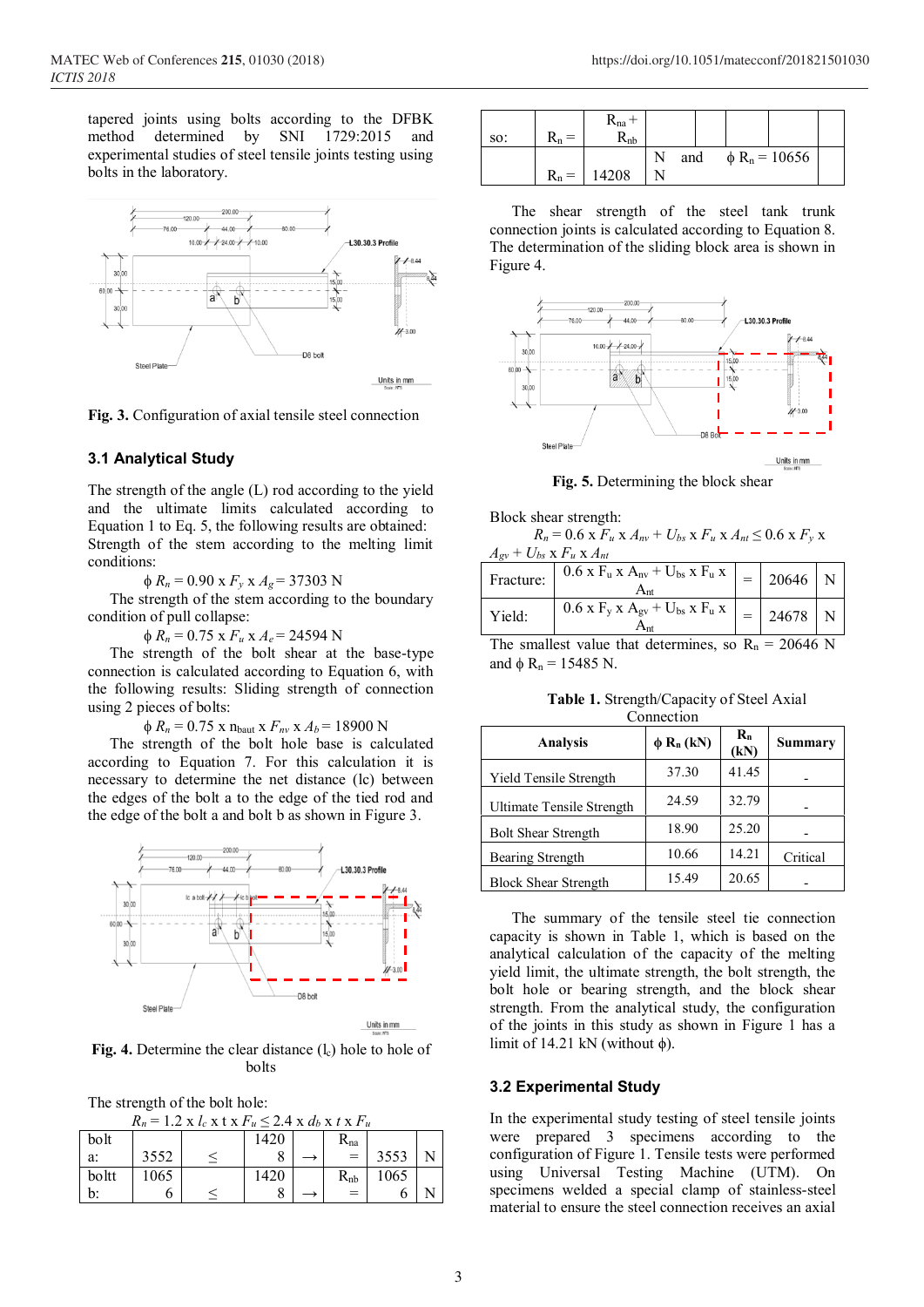force optimally as shown in Figure 6. Before tensile testing begins, the three test objects are erect on the bolts so that all trimmed steel rod joint elements can work optimally to load. The initial conditions of the three test pieces of steel tug joints are shown in Figure 6. Tensile testing is performed on each connection with axial force axial force of 5mm/min until each specimen fails due to the axial force of attraction received. The tensile test results are shown in Figure 7.

In Figure 8, the three specimens experience a failure on the plate according to the predicted of the analytical study. Tensile test result, obtained load curve to deformation (P-D curve). From the P-D curve we get the proportional limit load value  $(P_y)$  and the ultimate load value  $(P_u)$  of the steel tensile bearing test specimen shown in Figure 9 and Table 2.



**Fig. 6.** Setup of specimen on Universal Testing Machine (UTM)





(a) Specimen 1 (b) Specimen 2 (c) Specimen 3

 $\pi$ 

**Figure 7** All of 3 (three) specimens.



 (a) Specimen 1 (b) Specimen 2 (c) Specimen 3 **Fig. 8.** Failure of 3 (three) specimens

From Table 2 we get the average value of the three test pieces of steel tug joints. For a proportional limit load  $(P_v)$  of 12872.33 N and for ultimate load  $(P_u)$  of 18669.33 N. Design limit  $(R_n)$  of analytical study results of 14.21 kN or 14208 N (without  $\phi$ ). When compared with the ultimate load value of the experimental  $(P_u)$  experimental results on average of 3 (three) specimens is 18669.33 N means that the experimental study results have 31.40% greater value.



**Fig. 9.** P-D curves of Steel Axial Connection Specimen

| <b>Table 2</b> Results of Proportional $(P_y)$ and Ultimate $(P_u)$ |  |
|---------------------------------------------------------------------|--|
| Loads.                                                              |  |

| <b>Specime</b><br>n | $P_{y}(N)$                             | $\mathbf{D}_{\mathbf{y}}$<br>(mm) | $P_u(N)$ | ${\bf D}_u$<br>(mm) |
|---------------------|----------------------------------------|-----------------------------------|----------|---------------------|
| $B-II-A$            | 11565.4<br>$\mathcal{D}_{\mathcal{L}}$ | 1.65                              | 19376.3  | 5.47                |
| $B-II-B$            | 15231.9                                | 2.70                              | 18581.7  | 4.48                |
| $B-II-C$            | 11819.6                                | 1.77                              | 18049.8  | 3.86                |
| Average             | 12872.3                                | 2.04                              | 18669.3  | 4.60                |

# **4 Conclusion**

The conclusions that can be obtained from this research are both the result of analytical calculations and experimental testing in the laboratory showed a good agreement and the same trend. The test specimen was designed on the basis of analytical calculations for bolt bearing failure, experimental test results for 3 (three) test specimens all showed a failure pattern of bolt shear. The nominal strength of the analytical study with the ultimate load of the experimental study results has a difference of 31.4% with higher experimental results. Through this research is expected to be a learning-media to know one type of failure on the steel connections that is bolt shear failure, obtain a comparison of analytical calculation results referring to applicable planning standards and the results of experimental testing in the laboratory.